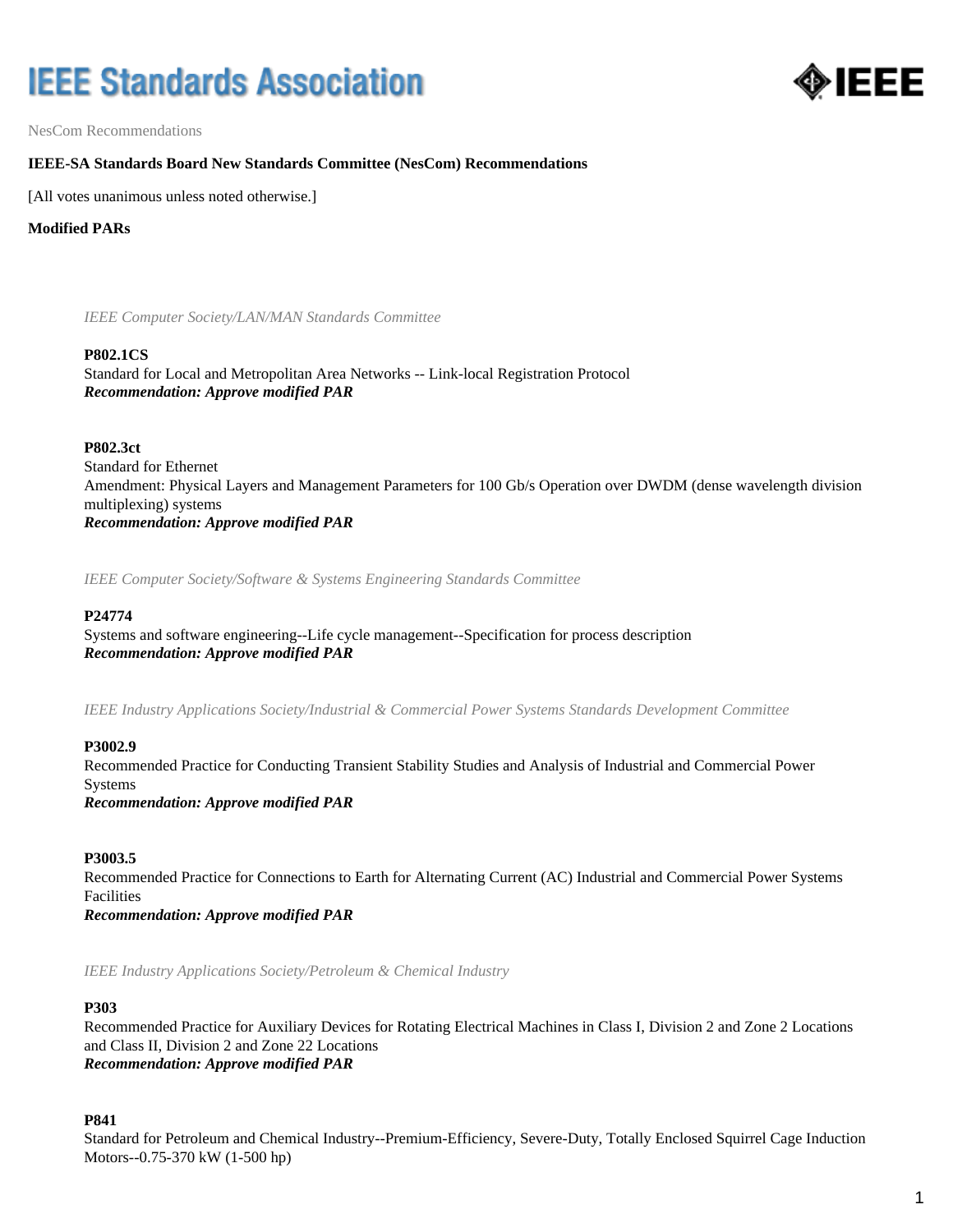# *Recommendation: Approve modified PAR*

*IEEE Power and Energy Society/Insulated Conductors*

#### **P1235**

Guide for Properties of Stripes and Ridges for Identification of Underground Power Cable Jackets and Ducts *Recommendation: Approve modified PAR*

*IEEE Power and Energy Society/Switchgear*

**PC37.121** Guide for Switchgear - Unit Substation - Requirements *Recommendation: Approve modified PAR*

#### **Extension Requests**

*IEEE-SASB Coordinating Committees/SCC39 - International Committee on Electromagnetic Safety*

#### **PC95.3**

Recommended Practice for Measurements and Computations of Electric, Magnetic and Electromagnetic Fields With Respect to Human Exposure to Such Fields, 0 Hz-300 GHz *Recommendation: Approve request for an extension until December 2021 (8 approve, 0 disapprove, 2 abstain [Berkema, Winston])*

# **New PARs**

*IEEE SA Board of Governors/Corporate Advisory Group*

#### **P2857**

Standard for Wireless Smart Utility Network Field Area Network (FAN) *Recommendation: Approve new PAR until December 2024*

*IEEE Computer Society/LAN/MAN Standards Committee*

# **P802.1AEdk**

Standard for Local and metropolitan area networks-Media Access Control (MAC) Security Amendment 4: MAC Privacy protection *Recommendation: Approve new PAR until December 2024*

#### **P802.3cw**

Standard for Ethernet Amendment: Physical Layers and Management Parameters for 400 Gb/s Operation over DWDM (dense wavelength division multiplexing) systems *Recommendation: Approve new PAR until December 2024*

#### **P802.3cx**

Standard for Ethernet Amendment: Media Access Control (MAC) service interface and management parameters to support improved Precision Time Protocol (PTP) timestamping accuracy *Recommendation: Approve new PAR until December 2024*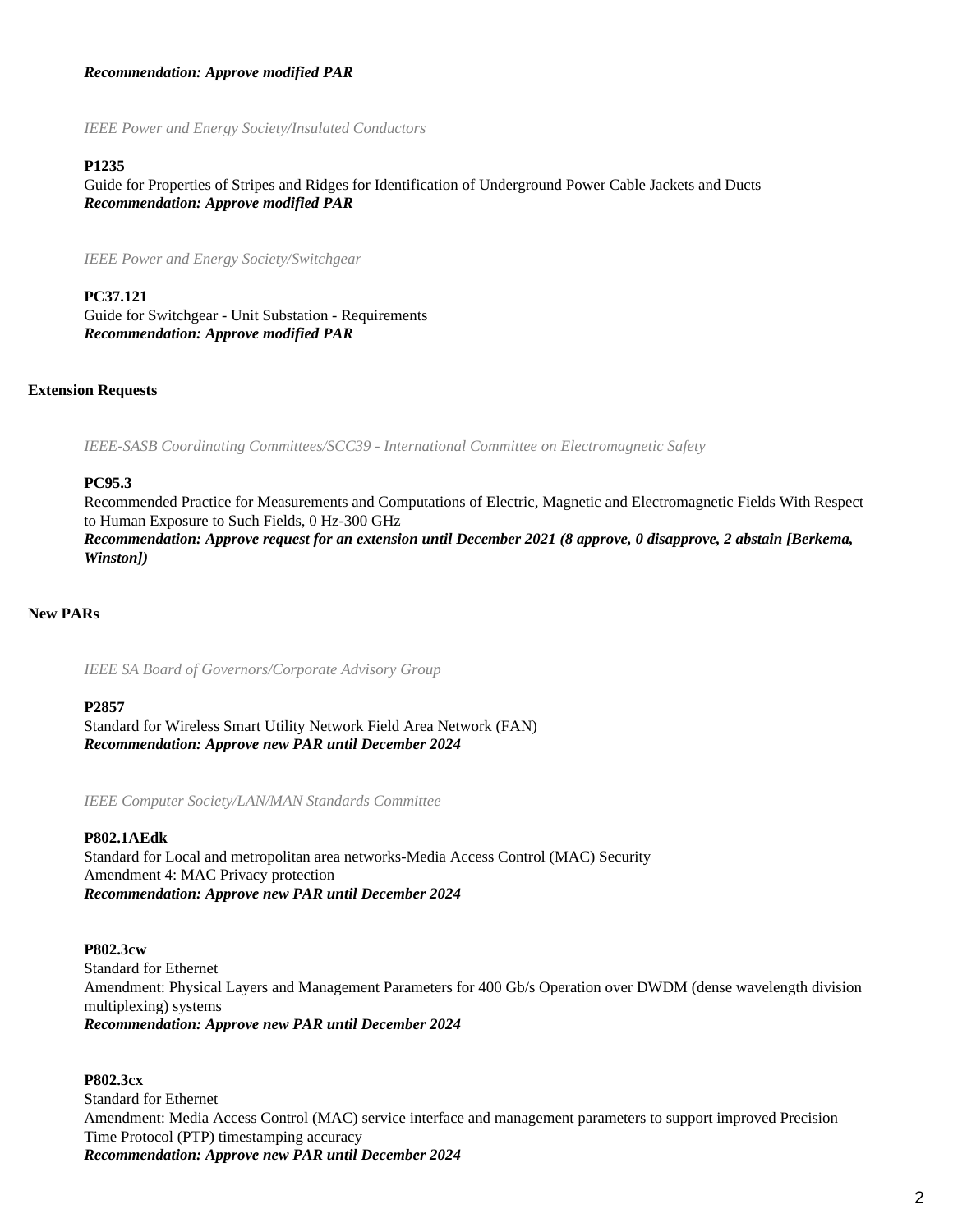## **P802.16t**

Standard for Air Interface for Broadband Wireless Access Systems Amendment - Fixed and Mobile Wireless Access in Narrowband Channels *Recommendation: Approve new PAR until December 2024*

## **P802f**

Standard for Local and Metropolitan Area Networks: Overview and Architecture Amendment: YANG Data Model for EtherTypes *Recommendation: Approve new PAR until December 2024*

*IEEE Computer Society/Software & Systems Engineering Standards Committee*

#### **P24641**

Methods and Tools for Model-based Systems and Software Engineering *Recommendation: Approve new PAR until December 2024*

*IEEE Computer Society/Standards Activities Board*

#### **P2807.2**

Guide for Application of Knowledge Graphs for Financial Services *Recommendation: Approve new PAR until December 2024*

#### **P2858**

Standard for Mini-program Architecture and Technical Requirements *Recommendation: Approve new PAR until December 2024*

**P2863**

Recommended Practice for Organizational Governance of Artificial Intelligence *Recommendation: Approve new PAR until December 2024*

*IEEE Consumer Electronics Society/Blockchain Standards Committee*

#### **P2145**

Standard Framework and Definitions for Blockchain Governance *Recommendation: Conditionally approve new PAR until December 2024; contingent upon changing the title to 'Standard for Framework and Definitions for Blockchain Governance'.*

#### **P2146.1**

Standard for Entity-Based Risk Mutual Assistance Model through Blockchain Technology *Recommendation: Approve new PAR until December 2024*

#### **P2146.2**

Standard for External Data Retrieval of Blockchain for Risk Mutual Assistance Model *Recommendation: Approve new PAR until December 2024*

*IEEE Consumer Electronics Society/Standards Committee*

#### **P2040**

Standard for General Requirements for Fully Automated Vehicles Driving on Public Roads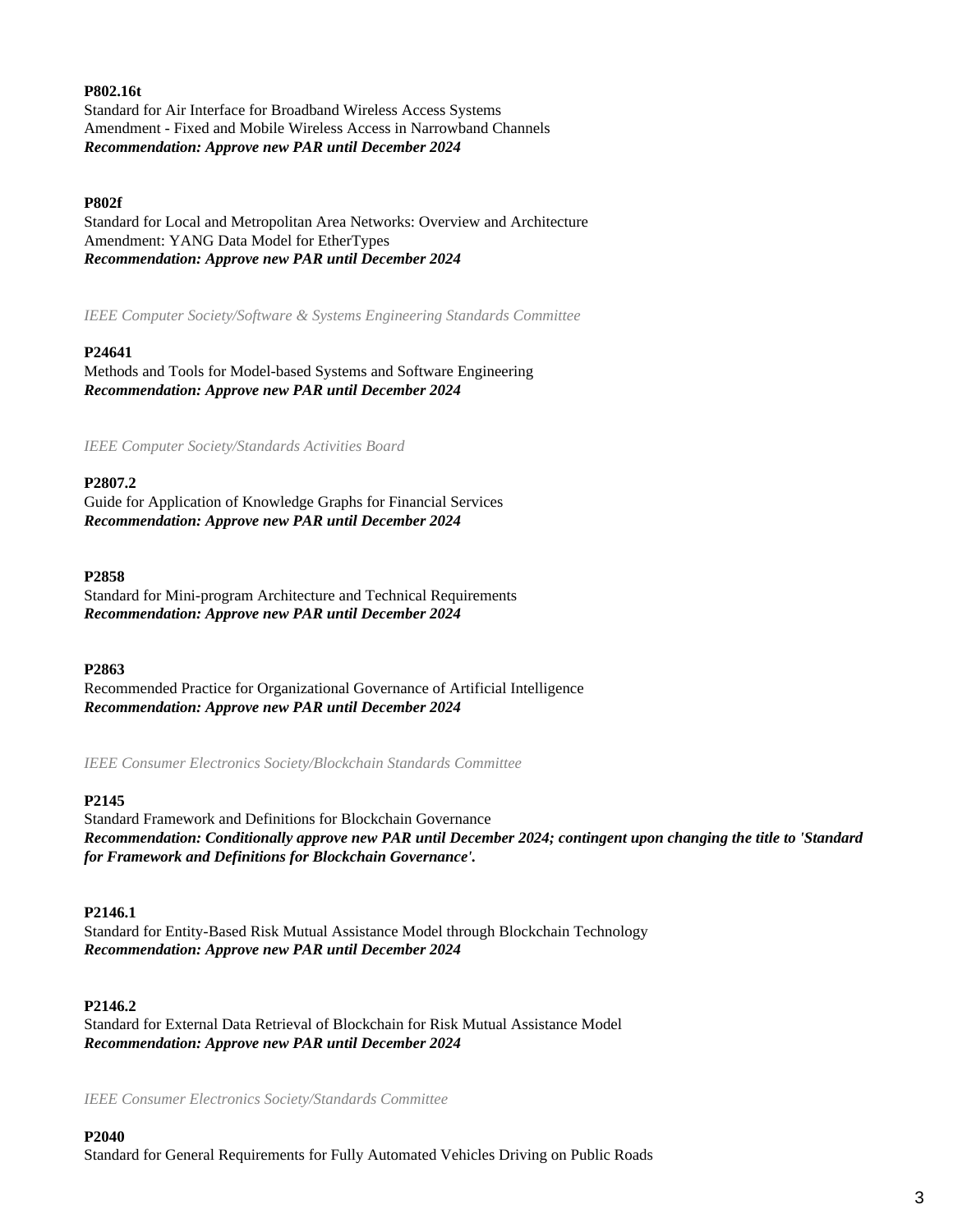# *Recommendation: Approve new PAR until December 2024*

#### **P2040.1**

Taxonomy and Definitions for Connected and Automated Vehicles *Recommendation: Approve new PAR until December 2024*

# **P2040.2**

Recommended Practice for Multi-Input Based Decision Making of Automated Vehicles Driving on Public Roads *Recommendation: Approve new PAR until December 2024*

## **P2040.3**

Recommended Practice for Permitting Automated Vehicles to Drive on Public Roads *Recommendation: Approve new PAR until December 2024*

#### **P2859**

Standard for Biometric Multi-modal Fusion *Recommendation: Approve new PAR until December 2024*

#### **P2861**

Standard for Mobile Gaming Performance Evaluation and Optimization *Recommendation: Approve new PAR until December 2024*

*IEEE Dielectrics and Electrical Insulation Society/Standards Committee*

#### **P2862**

Recommended Practice for Partial Discharge Measurements under AC Voltage with VHF/UHF Sensors during Routine Tests on Factory and Pre-moulded Joints of HVDC Extruded Cable Systems up to 800 kV *Recommendation: Approve new PAR until December 2024*

*IEEE Geoscience and Remote Sensing Society/Standards Committee*

#### **P4005**

Standard Protocol and Scheme for Measuring Soil Spectroscopy *Recommendation: Approve new PAR until December 2024*

*IEEE Power and Energy Society/Electric Machinery*

#### **P1719**

Guide for Evaluating Stator Cores of AC Electric Machines Rated 1 MVA and Higher *Recommendation: Approve new PAR until December 2024*

*IEEE Power and Energy Society/Surge Protective Devices/Low Voltage*

#### **PC62.38**

Test Methods and preferred values for hybrid integrated circuit components containing gas discharge tube and metal oxide varistor technologies *Recommendation: Approve new PAR until December 2024*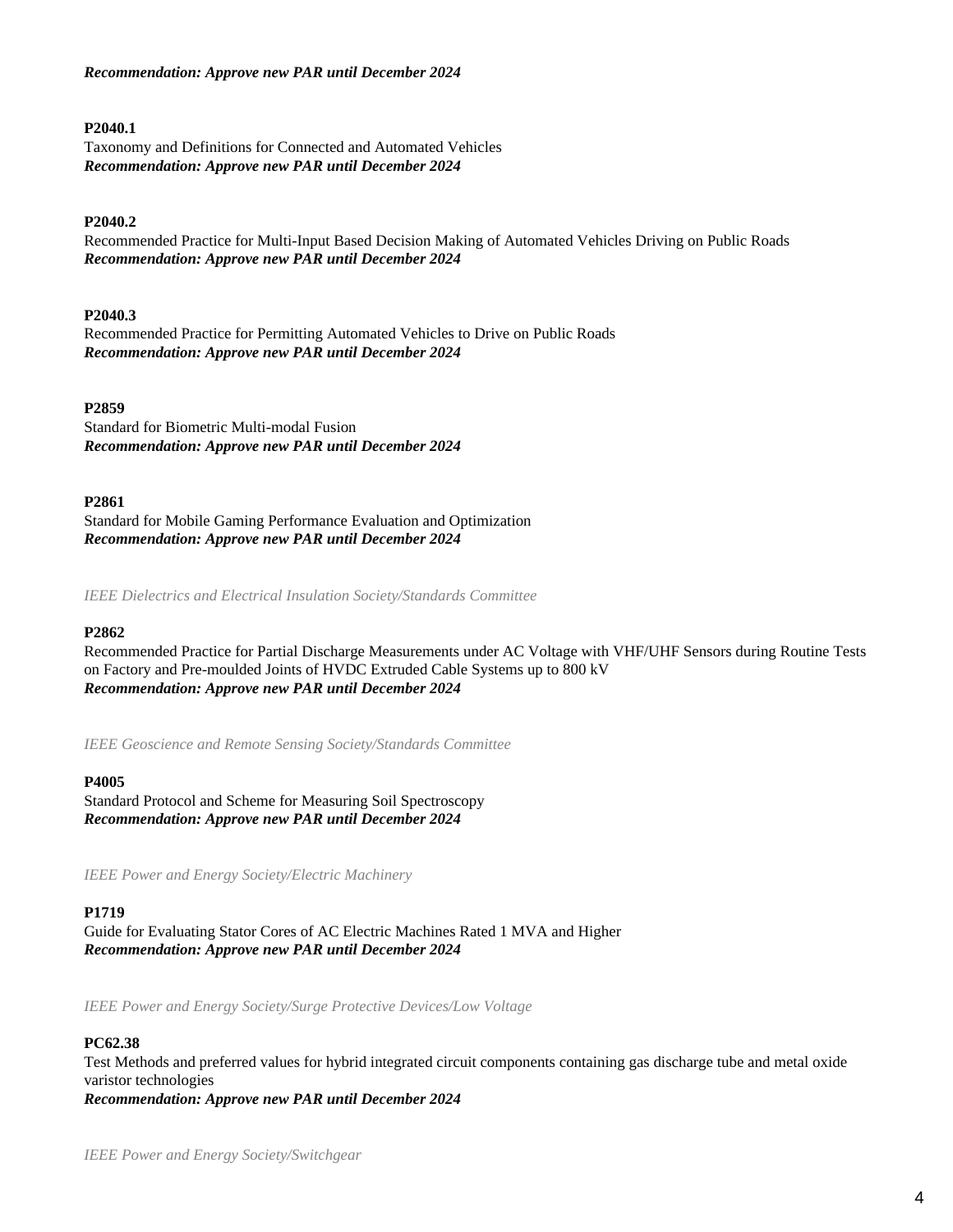## **PC37.04-2018/Cor 1**

Standard for Ratings and Requirements for AC High-Voltage Circuit Breakers with Rated Maximum Voltage Above 1000 V - Corrigendum 1 *Recommendation: Approve new PAR until December 2024*

# **PC37.09-2018/Cor 1**

Draft Standard Test Procedures for AC High-Voltage Circuit Breakers with Rated Maximum Voltage above 1000V - Corrigendum 1 *Recommendation: Approve new PAR until December 2024*

**PC37.016-2018/Cor 1** Standard for AC High Voltage Circuit Switchers Rated 15.5 kV through 245 kV - Corrigendum 1 *Recommendation: Approve new PAR until December 2024*

*IEEE Reliability Society/IEEE Reliability*

**P2818** Reliability Component Stress Analysis and Derating Specification *Recommendation: Approve new PAR until December 2024*

*IEEE-SASB Coordinating Committees/SCC39 - International Committee on Electromagnetic Safety*

## **P63184**

Assessment methods of the human exposure to electric and magnetic fields from wireless power transfer systems - models, instrumentation, measurement and numerical methods and procedures (Frequency range of 1 kHz to 30 MHz) *Recommendation: Approve new PAR until December 2024*

*IEEE Systems, Man, and Cybernetics Society/Standards Committee*

#### **P2852**

Intelligent Assessment of Safety Risk for Overhead Transmission Lines Under Multiple Operating Conditions *Recommendation: Approve new PAR until December 2024*

*IEEE Vehicular Technology Society/Intelligent Transportation Systems*

#### **P1609.13**

Wireless Access in Vehicular Environments - Reliable Data Transport Mechanisms for Multiple Receivers *Recommendation: Approve new PAR until December 2024*

*IEEE Vehicular Technology Society/Rail Transportation Standards Committee*

#### **P2853**

Recommended Practice for Grounding of Traction Power Systems *Recommendation: Approve new PAR until December 2024*

#### **PARs for the Revision of Standards**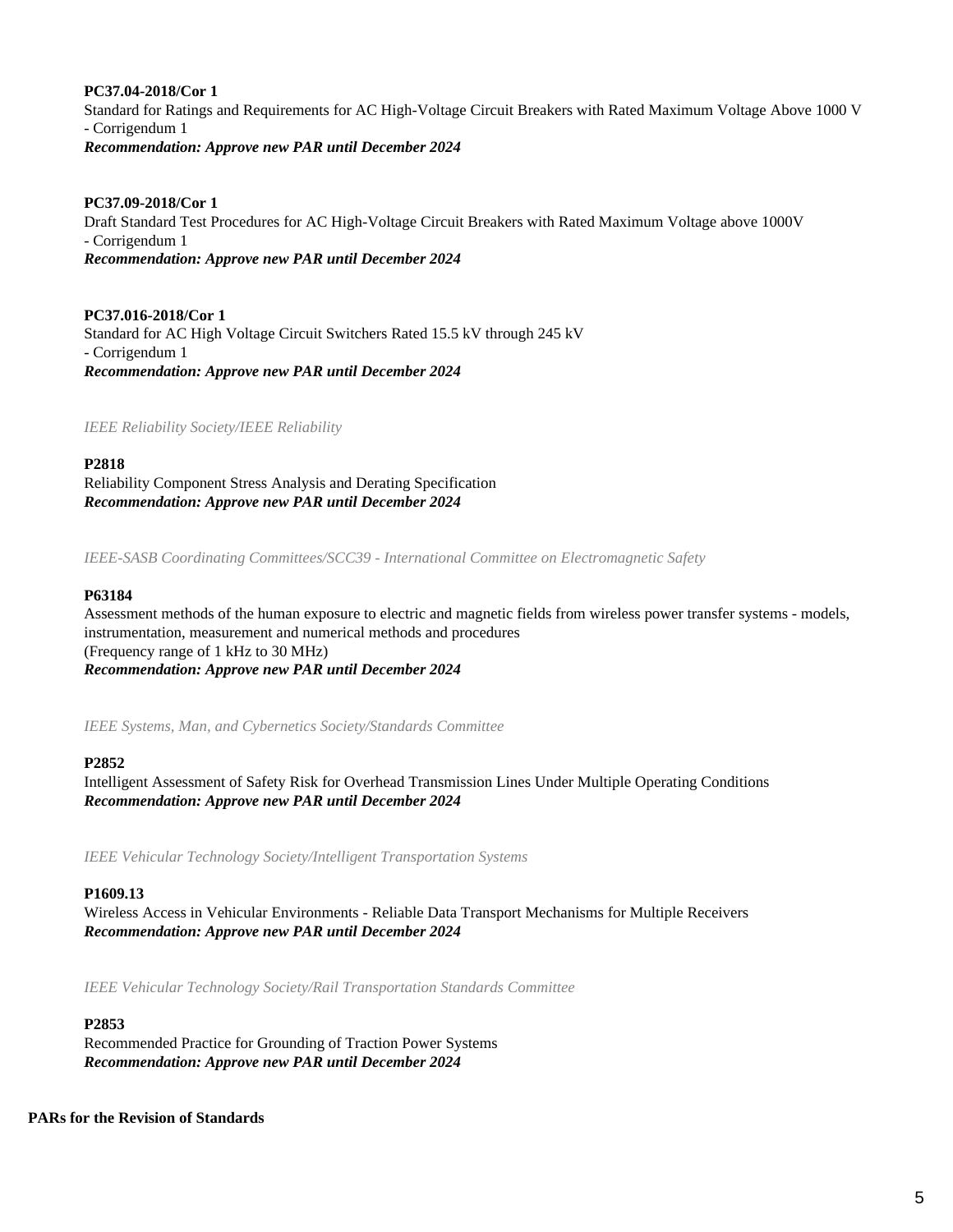*IEEE Computer Society/Design Automation*

# **P2416**

Standard for Power Modeling to Enable System-Level Analysis *Recommendation: Approve PAR for the revision of a standard until December 2024*

*IEEE Computer Society/Standards Activities Board*

# **P3333.1.1**

Standard for Quality of Experience (QoE) and Visual-Comfort Assessments of Three-Dimensional (3D) Contents Based on Psychophysical Studies *Recommendation: Approve PAR for the revision of a standard until December 2024*

# **P3333.1.2**

Standard for the Perceptual Quality Assessment of Three Dimensional (3D), Ultra High Definition (UHD) and High Dynamic Range (HDR) Contents *Recommendation: Approve PAR for the revision of a standard until December 2024*

# *IEEE Computer Society/Test Technology*

# **P1450.6.2**

Standard for Memory Modeling in Core Test Language *Recommendation: Approve PAR for the revision of a standard until December 2024*

*IEEE Industry Applications Society/Industrial & Commercial Power Systems Standards Development Committee*

# **P3007.2**

Recommended Practice for the Maintenance of Industrial and Commercial Power Systems *Recommendation: Approve PAR for the revision of a standard until December 2024*

*IEEE Power and Energy Society/Electric Machinery*

# **P95**

Recommended Practice for Insulation Testing of AC Electric Machinery With High Direct Voltage *Recommendation: Approve PAR for the revision of a standard until December 2024*

*IEEE Power and Energy Society/Insulated Conductors*

# **P1215**

Guide for the Application of Separable Insulated Connectors *Recommendation: Approve PAR for the revision of a standard until December 2024*

*IEEE Power and Energy Society/Substations*

# **P1267**

Guide for Development of Specifications for Turnkey Substation Projects *Recommendation: Approve PAR for the revision of a standard until December 2024*

*IEEE Power and Energy Society/Switchgear*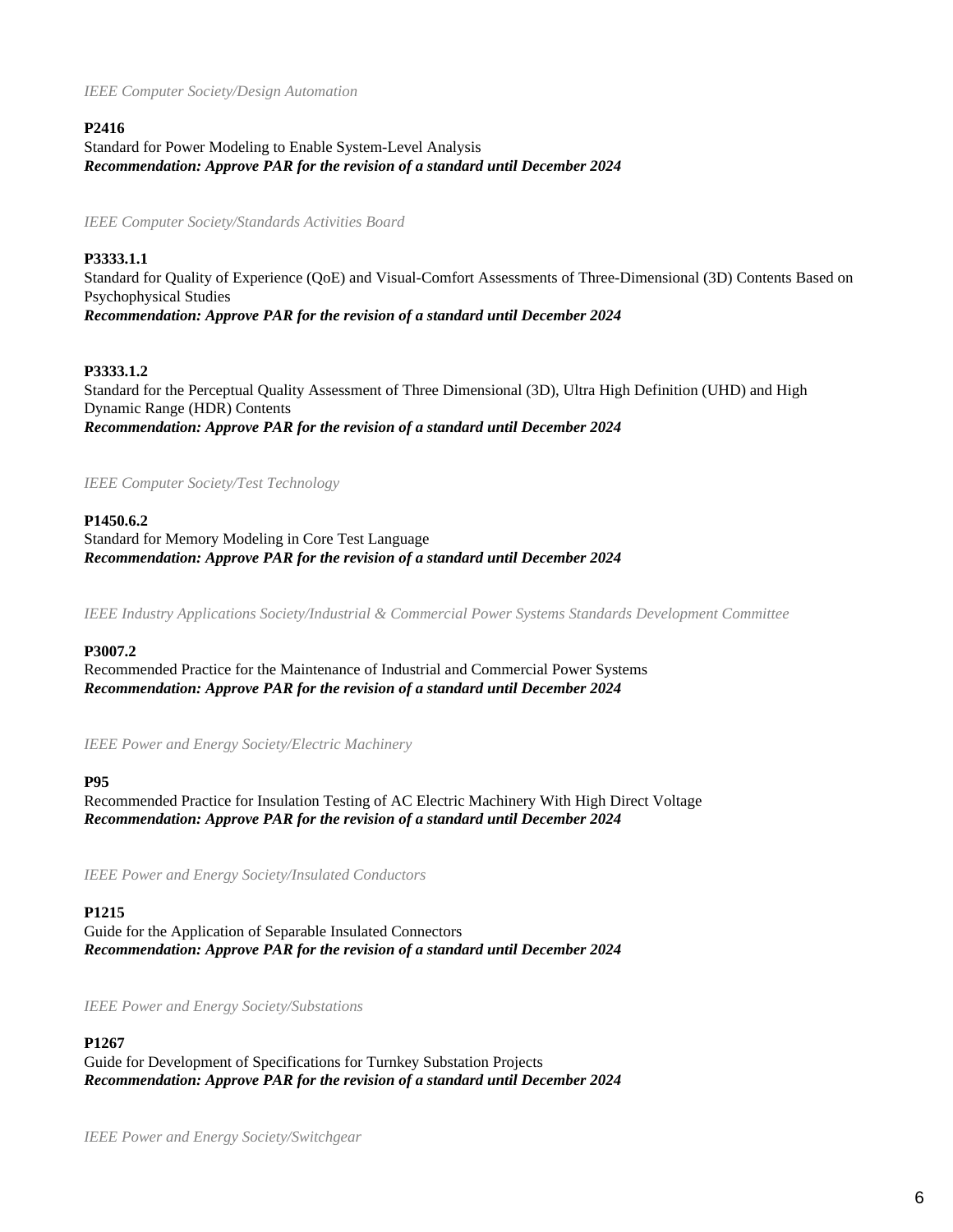**PC37.100.1** Standard of Common Requirements for High Voltage Power Switchgear Rated Above 1000 V *Recommendation: Approve PAR for the revision of a standard until December 2024*

*IEEE Reliability Society/IEEE Reliability*

# **P1413**

Standard Framework for Reliability Prediction of Hardware *Recommendation: Approve PAR for the revision of a standard until December 2024*